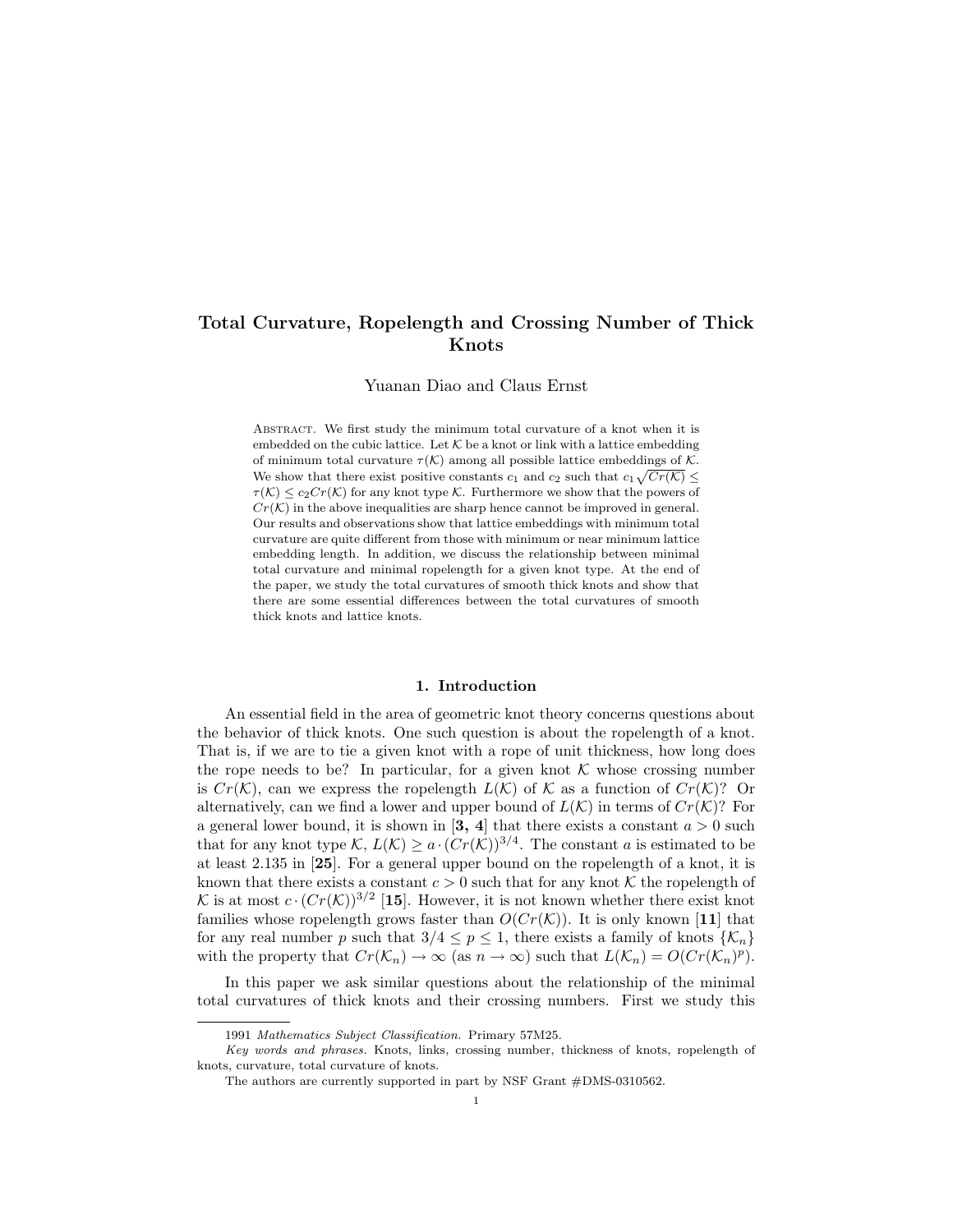question for knots embedded on the cubic lattice. We show that there exist positive constants  $c_1$  and  $c_2$  such that  $c_1\sqrt{Cr(\mathcal{K})} \leq \tau(\mathcal{K}) \leq c_2Cr(\mathcal{K})$  for any knot type  $K$ , among a few other results. We will then study the minimal total curvature of smooth thick knots. In the case of smooth knots the question about minimal total curvature can be answered in terms of the bridge index of  $K$  if the length of the embedding is of no concern. In this respect there is an essential difference between the case of smooth thick embeddings and lattice embeddings of knots. However, in the case that the length of the thick embedding is limited, the minimum total curvature of the thick embeddings becomes a difficult problem and its general behavior remains largely unknown.

Questions about thick knots are motivated by applications of knot theory in fields such as biology and physics since such information plays an important role in studying the effect of topological entanglement in subjects such as circular DNAs and long chain polymers, where knots occur and cannot be treated as volumeless curves [7, 16, 17, 18, 20, 21].

### 2. Bounds on the Total Curvature of Lattice Knots

The simple cubic lattice is a graph in  $R<sup>3</sup>$  whose vertices are all points with coordinates  $(x, y, z)$  where x, y, and z are integers and whose edges are the unit length line segments connecting the adjacent vertices. Let  $K$  be a knot type and let  $P_K$  be a lattice realization of K. Let  $L(P_K)$  be the length of  $P_K$  and let  $S(P_K)$ be the number of straight segments in  $P_{\mathcal{K}}$ . In other word, there are  $S(P_{\mathcal{K}})$  right angles in  $P_K$ . If we replace each right angle by a suitable quarter circle, then  $P_K$ becomes a smooth knot with thickness at least 1/2 and the total curvature of this smooth representation of  $K$  has total curvature  $\frac{\pi}{2}S(P_K)$ . This leads to the following definition.

$$
\tau_m(\mathcal{K}) = \min\{\frac{\pi}{2}S(P_{\mathcal{K}}): L(P_{\mathcal{K}}) \leq m\}.
$$

In particular, we let

$$
\tau(\mathcal{K}) = \min\{\frac{\pi}{2}S(P_{\mathcal{K}}): L(P_{\mathcal{K}}) < \infty\}.
$$

In the rest of the paper, whenever we use the term  $\tau_m(\mathcal{K})$ , it is always assumed that m is big enough so that  $K$  may be realized on the simple cubic lattice with a total length of m and  $\tau_m(\mathcal{K})$  is defined. It is immediate from the definitions above that  $\tau(\mathcal{K}) \leq \tau_m(\mathcal{K}) \leq \tau_n(\mathcal{K})$  for any  $n < m$ .

**2.1.** The case of lower bounds. In [26], it is shown that if  $Cr(\mathcal{K})$  is the crossing number of K and  $b(\mathcal{K})$  is the bridge index of K, then we have  $S(P_K) \geq$ crossing number of  $\kappa$  and  $\theta(\kappa)$  is the bridge index of  $\kappa$ , then we have  $S(F_{\kappa}) \geq (3 + \sqrt{9 + 8Cr(\kappa)})/2$  and  $S(F_{\kappa}) \geq 6b(F_{\kappa})$  (for any given m for which at least one  $P_K$  can be made with length m). While the bound  $6b(P_K)$  is shown to be sharp in [26] hence cannot be improved in general, the following theorem slightly improves [20] nence cannot be improved in general, the following theorem signity improves<br>the bound  $(3 + \sqrt{9 + 8Cr(K)})/2$ , but only for the coefficients in the bound, not the  $O(\sqrt{Cr(\mathcal{K})})$  order.

THEOREM 2.1. If K is a non-trivial knot type, then we have  $\tau_m(\mathcal{K}) \geq \frac{3\pi}{2}(1+\epsilon)$ p  $Cr(\mathcal{K})+1)$  for any m for which  $\tau_m(\mathcal{K})$  is defined.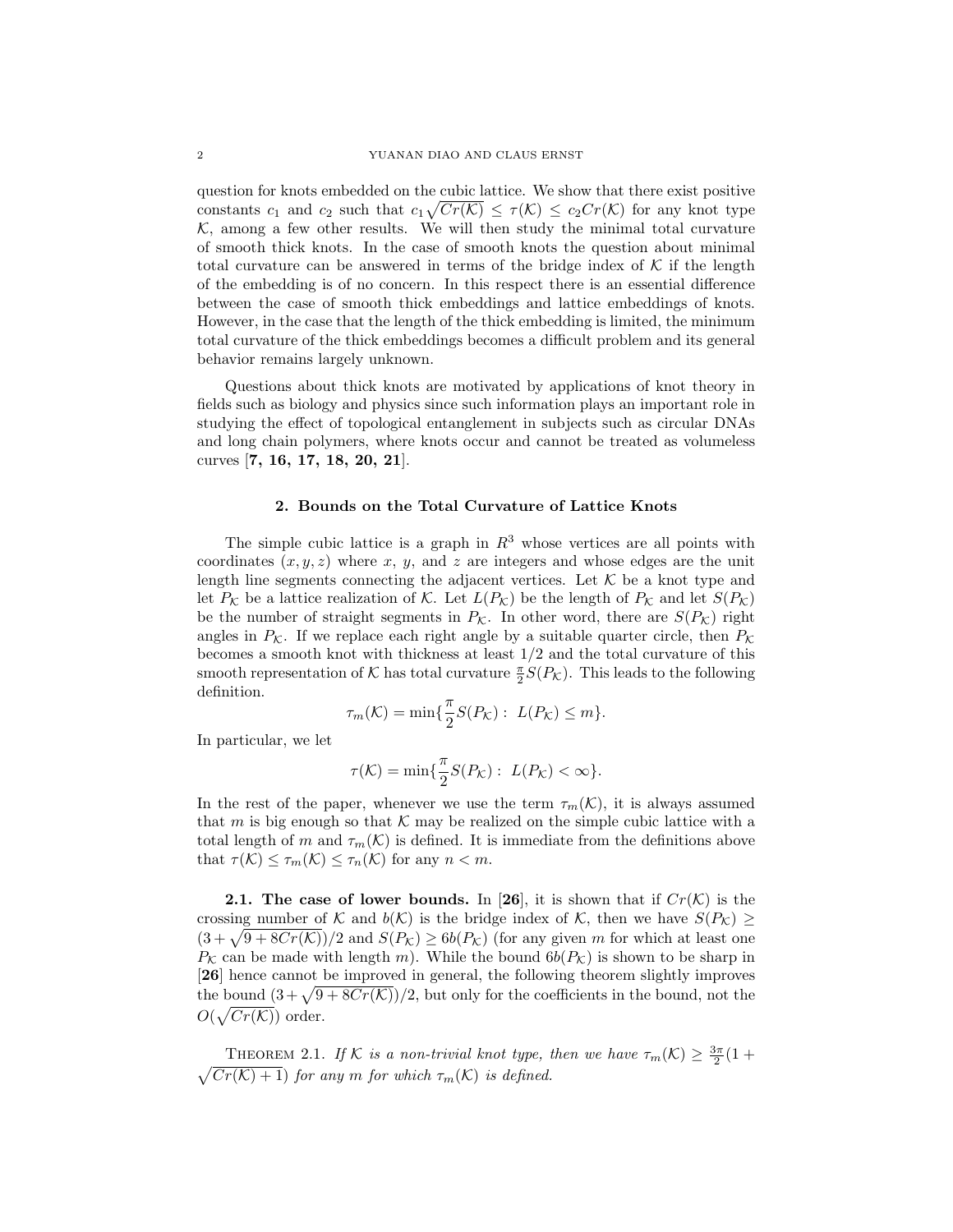REMARK 2.2. Notice that the bound given in Theorem 2.1 is larger than the KEMARK 2.2. Notice that the bound given in Theorem 2.1 is larger than the  $(3 + \sqrt{9 + 8Cr(K)})\pi/4$  bound given in [26] in general. Furthermore, if K is such  $t(s + \sqrt{9 + 8C}r(\mathcal{K}))^{\pi/4}$  bound given in [20] in general. Furthermore, if  $\mathcal{K}$  is such that  $b(\mathcal{K}) < (1 + \sqrt{Cr(\mathcal{K}) + 1})/2$  (and there are plenty of knots with this property), then the result above would provide a larger lower bound than the  $3b(\mathcal{K})\pi$  bound.

**PROOF.** Let  $P_K$  be a lattice realization of K with n straight segments of length  $m \geq n$ . Let  $x_0, y_0$  and  $z_0$  be the number of straight segments in  $P_{\mathcal{K}}$  that are parallel to the  $x, y$  and  $z$  axis respectively. Call a straight segment an  $x, y$  or  $z$  segment if it is parallel to the x, y or z axis respectively. W. l. o. g. assume that  $z_0$  is the maximum of the three values  $x_0, y_0$  and  $z_0$ , then we have  $x_0 + y_0 \leq \frac{2n}{3}$ . A suitable small deformation of  $P_K$  will yield a projection of  $P_K$  in which all the crossings are caused by the straight segments parallel to the  $x$  or  $y$  axis. Furthermore, since any  $x$  straight segment is connected to (either directly or by a sequence of  $z$  and x segments) two y segments (otherwise the embedding will only contain x and z segments and  $K$  would be trivial since the embedding is then planar), it will not have any crossing points with these two  $y$  segments. In other word, each  $x$  segment may have at most  $y_0 - 2$  crossings. Therefore, the total number of crossings we may have is at most  $x_0(y_0 - 2)$ . Similarly, the total number of crossings is also at most  $y_0(x_0 - 2)$ . Combining these two bounds yields  $x_0y_0 - (x_0 + y_0) \ge Cr(\mathcal{K})$ . This is as large as possible if  $x_0 = y_0 = n/3$ , so  $(n/3 - 1)^2 \ge Cr(K) + 1$ . Solving this for as large as possible if  $x_0 = y_0 = n/3$ , so  $(n/3 - 1)^2 \ge Cr(\mathcal{K}) + 1$ . Solving this for <br> n yields  $n \ge 3(1 + \sqrt{Cr(\mathcal{K}) + 1})$ . The result now follows.

While  $3b(\mathcal{K})\pi$  is shown to be a sharp lower bound for  $\tau_m(\mathcal{K})$  [26],  $\frac{3\pi}{2}(1+\pi)$ p  $Cr(\mathcal{K})+1$ ) is probably not a sharp lower bound for  $\tau_m(\mathcal{K})$ . (This is itself a hard and interesting question.) However, we will show that it is a sharp lower bound in the  $O(\sqrt{Cr(\mathcal{K})})$  sense for  $\tau_m(\mathcal{K})$  provided that m is large enough. In particular, it is sharp for  $\tau(\mathcal{K})$ . This can be done by showing that there exists a family of (infinitely many) knots  $\{\mathcal{K}_n\}$  such that  $\lim_{n\to\infty} Cr(\mathcal{K}_n) = \infty$  and  $\tau(\mathcal{K}_n) \le a\sqrt{Cr(\mathcal{K}_n)}$  for some constant  $a > 0$ . This is implied by the following theorem.

THEOREM 2.3. Let  $n \geq 2$  be an integer, then the  $(n^2, n^2 + 1)$  torus knot  $\mathcal{T}_n$ **THEOREM 2.3.** Let  $n \geq 2$  be an integer, then the  $(n^2, n^2 + 1)$  torus knot  $I_n$ <br>can be realized by a lattice polygon whose total curvature is  $\frac{3\pi}{2}(1+2\sqrt{Cr(T_n)+1})$ . Moreover √

$$
3\pi < \frac{\tau(T_n)}{\sqrt{Cr(T_n)}} \le \frac{9\sqrt{3}\pi}{2\sqrt{5}} < 3.5\pi
$$

.

Proof. We prove the theorem by actually constructing a lattice embedding of  $\mathcal{T}_n$  and counting the number of right angle turns in the embedding. First notice that  $\mathcal{T}_n$  can be represented by a homogeneous closed braid of  $n^2 + 1$  strings. (A homogeneous braid is a braid where every generator of the braid either occurs always with positive or always with negative exponent.) Figure 1 shows a homogeneous braid with 5 strings and two layers.

We will now try to embed  $\mathcal{T}_n$  in the lattice using a small number of turns. We will first arrange the  $n^2 + 1$  strings so that their starting points are at the same z level  $(z = n^2 + 1)$  and the strings are going downward in the z direction. Let  $(0, 0, n^2 + 1)$  be the starting point of the first string,  $(-1, 1, n^2 + 1)$  be the starting point of the second string,  $(-2, 2, n^2 + 1)$  be the starting point of the third string, and so on (so the starting point of the last string would be  $(-n^2, n^2, n^2+1)$ ). First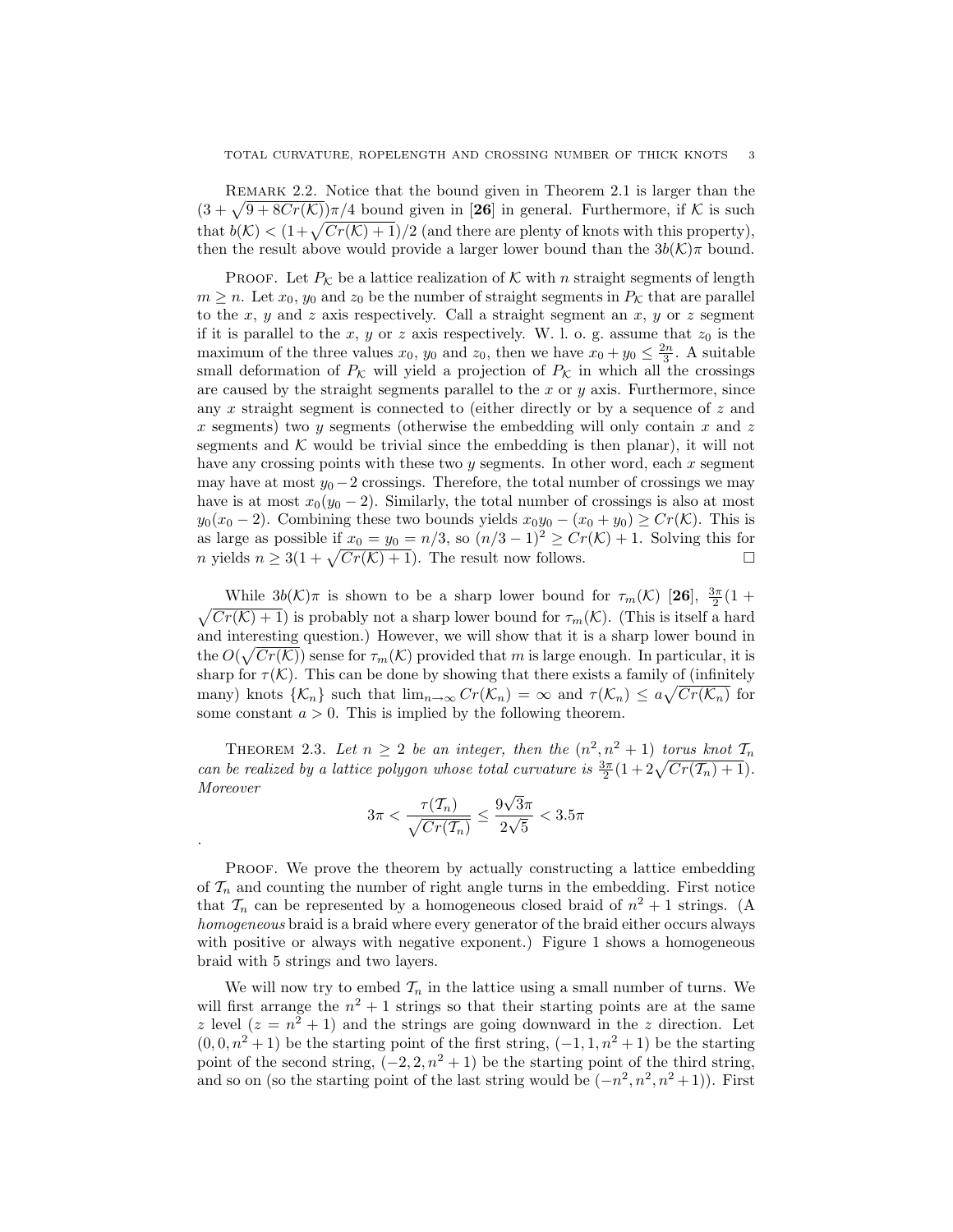

FIGURE 1. A homogeneous braid with 5 strings and two layers.

we let each string go down one unit in  $z$  direction. We will realize the first layer of the corresponding homogeneous braid by letting each string (except the first string) go down straight for one step. The first string will make a turn toward the positive y direction, go straight until it reaches the point  $(0, n^2+1, n^2)$ , from where it will take a turn towards the negative  $x$  direction, go straight until it reaches the point  $(-n^2 - 1, n^2 + 1, n^2)$ , then it will take a step downward to end at the point  $(-n^2-1, n^2+1, n^2-1)$ . Notice that this requires only three right angle turns. For the next layer, we will simply repeat the above operation since we are now starting at  $n^2+1$  starting points whose relative positions are exactly like the ones in the first step, i.e., all strings except the new left most string move one step down in negative z direction. The new leftmost string moves from  $(-1, 1, n^2-1)$  to  $(-1, n^2+2, n^2-1)$ in positive y-direction, from  $(-1, n^2+2, n^2-1)$  to  $(-n^2-2, n^2+2, n^2-1)$  in negative x-direction, and finally moves one step down to end at  $(-n^2 - 2, n^2 + 2, n^2 - 2)$ . After repeating this  $n^2$  times we now have a braid with endpoints  $(-n^2, n^2, 0)$ ,  $(-n^2-1, n^2+1, 0), (-n^2-2, n^2+2, 0), \ldots, (-2n^2, 2n^2, 0).$  So far the total number of right angles in the construction (before the braid is closed) is  $3n^2$  since the last string does not involve any turns. This embedding in the case  $n = 2$  is shown in Figure 2.



FIGURE 2. Realizing a homogeneous braid such that each layer uses only 3 right angle turns. The (solid) dot indicates where there is a right angle turn toward the negative  $x$  direction, which is the direction into the plane the figure is in.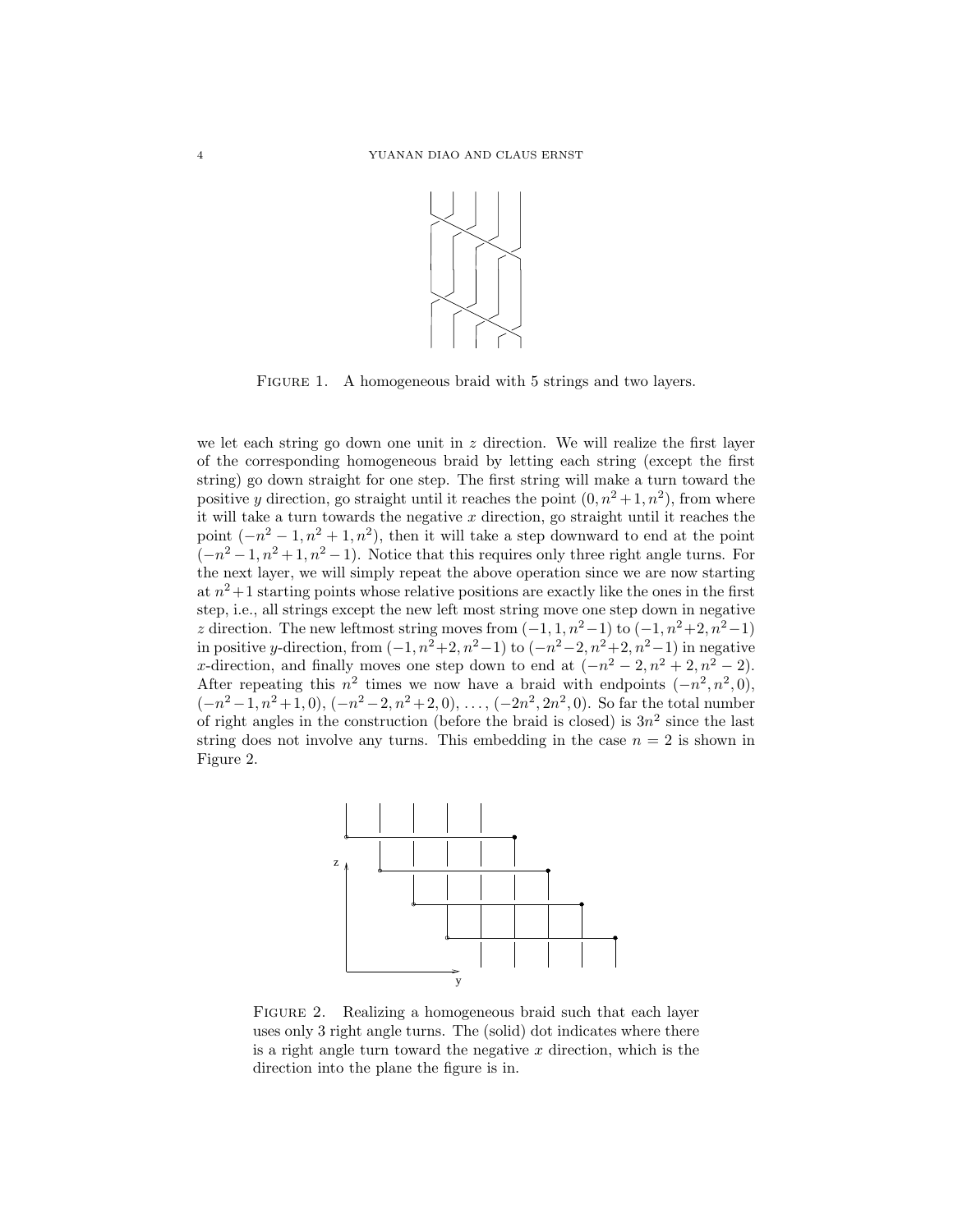We now close the braid as follows. From the point  $(-n^2 - k, n^2 + k, 0)$  we move in negative y direction to  $(-n^2 - k, k, 0)$ , then in z direction to  $(-n^2 - k, k, n^2 + 1)$ , followed by a segment in x direction to  $(-k, k, n^2+1)$ . Each of these path introduces 4 new right angles. We now have constructed the  $(n^2, n^2+1)$  torus knot with  $7n^2+4$ right angles, see Figure 3 for the case  $n = 2$  viewed in z-direction.



FIGURE 3. A projection into the  $xy$  plane of the embedding of the  $(4, 5)$  torus knot. The thick points are the initial  $n^2 + 1$  points in the construction.

However we can shorten the constructed lattice embedding of the  $(n^2, n^2 + 1)$ torus knot by moves that replace three consecutive sides of a rectangle in the embedding with the fourth side of the rectangle. During such a move one vertical segment is eliminated and another vertical segment is shortened. A view of such a move is shown in Figure 4. More precisely, the path

$$
(-n^2 - k, n^2 + k, 0) \longrightarrow (-n^2 - k, k, 0) \longrightarrow (-n^2 - k, k, n^2 + 1)
$$
  

$$
\longrightarrow (-k, k, n^2 + 1) \longrightarrow (-k, k, n^2 - k)
$$

is replaced by

$$
(-n2 - k, n2 + k, 0) \longrightarrow (-n2 - k, k, 0)
$$
  
\n
$$
\longrightarrow (-n2 - k, k, n2 - k) \longrightarrow (-k, k, n2 - k)
$$

for  $k = 0, 1, 2, ..., n^2 - 1$ . For the last path the move is slightly different: the path

$$
(-n^2 - 1, 2n^2, 1) \longrightarrow (-n^2 - 1, 2n^2, 0) \longrightarrow (2n^2, 2n^2, 0)
$$
  
 $\longrightarrow (-2n^2, n^2, 0) \longrightarrow (-2n^2, n^2, n^2)$ 

is replaced by

$$
(-n^2 - 1, 2n^2, 1) \longrightarrow (2n^2, 2n^2, 1)
$$
  
 $\longrightarrow (-2n^2, n^2, 1) \longrightarrow (-2n^2, n^2, n^2).$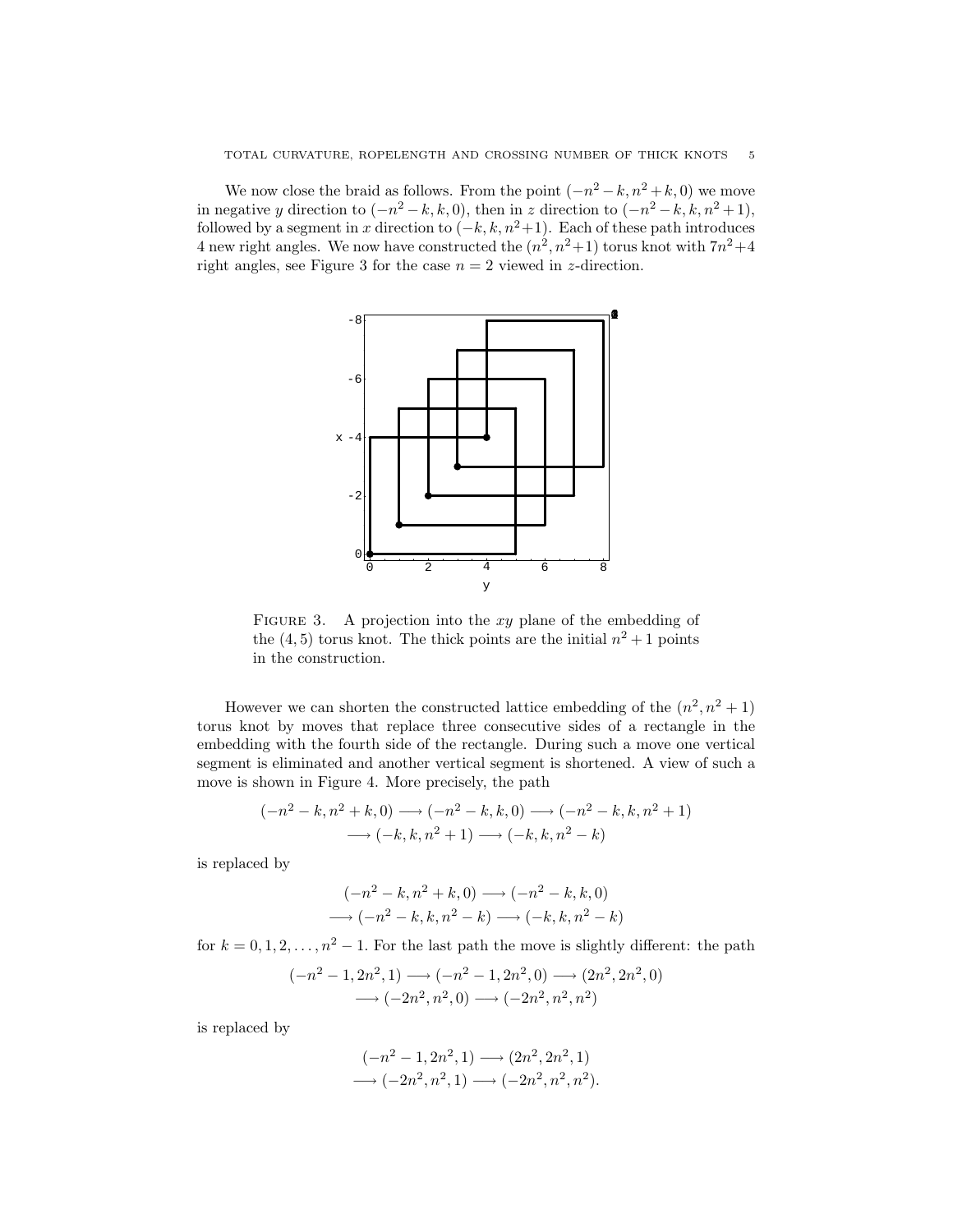The vertical segment eliminated is the vertical segment ending at a vertex marked by a circle in Figure 2. Note that these shortening moves do not change the projection in z-direction as shown in Figure 3. Each shortening move eliminates one right angle by eliminating one segment. Such a move can be carried out for all  $n^2+1$  paths used to close the braid and thus this will result in a lattice embedding of the  $(n^2, n^2+1)$  torus knot with  $6n^2+3$  segments and with  $6n^2+3$  right angles. Since  $Cr(\mathcal{T}_n) = n^4 - 1$ ,  $n^2 = \sqrt{Cr(\mathcal{T}_n) + 1}$ . This gives a total curvature for the since  $Cr(T_n) = n - 1$ ,  $n = \sqrt{Cr(T_n) + 1}$ . This gives a total curvature for the lattice polygon of  $\frac{3\pi}{2}(1 + 2\sqrt{Cr(T_n) + 1})$ . The inequality is derived as follows: For the upper bound note that the crossing number of the  $(n^2, n^2 + 1)$  torus knot is  $n^4 - 1$ , see [24]. Since  $n \geq 2$  the crossing number  $Cr(\mathcal{T}_n) \geq 15$ . Under these assumptions  $\frac{3\pi}{2}$  $\frac{(1+2\sqrt{Cr(T_n)}+1)}{\sqrt{Cr(T_n)}} \leq \frac{9\sqrt{3}\pi}{2\sqrt{5}}$  $\frac{\partial \sqrt{3}\pi}{\partial \sqrt{5}}$ . To show the lower bound we use the fact that the bridge index of the  $(n^2, n^2 + 1)$  torus knot is  $b(\mathcal{T}_n) = n^2$ , see [24]. Thus  $\tau(\mathcal{T}_n) \geq 3\pi b(\mathcal{T}_n) = 3\pi n^2.$ . The contract of the contract of the contract of  $\Box$ 



FIGURE 4. The move on the left reduces the lattice embedding by eliminating one segment (and a right angle turn). The dashed path is replaced by a single segment and the new path uses only 3 right angle turns. On the right a projection of a lattice embedding of the (4, 5) torus knot that is further reduced in length but has the same curvature as the embedding constructed in Theorem 2.3.

REMARK 2.4. The construction in Theorem 2.3 is almost optimal in realizing the minimal total curvature. Since  $Cr(\mathcal{T}_n) = n^4 - 1$  (see [24]),  $\frac{3\pi}{2}(1 + \frac{1}{2})$  $2\sqrt{Cr(T_n)+1}$  =  $\frac{3\pi}{2}(1+2n^2)$  and we have  $3\pi n^2 \le \tau(T_n) \le 3\pi n^2 + \frac{3\pi}{2}$ . So the upper and lower bounds differ only by 3 right angles! If one uses Theorem 2.1 to obtain the lower bound in the inequality of Theorem 2.3 then we only obtain to obtain the lower bound in the inequality of Theorem 2.5 then we only obtain  $\frac{3\pi}{2} < \frac{\tau(T_n)}{\sqrt{Cr(T_n)}}$ . Therefore the lower bound  $\frac{3\pi}{2}(1+\sqrt{Cr(T_n)+1})$  which holds for all lattice knots given in Theorem 2.1 is quite good and could only be improved by a factor of at most 2. The embedding of Theorem 2.3 is almost optimal with regards to the total curvature, however there are additional moves that can further shorten the length of the embedding of the  $(n^2, n^2+1)$  torus knot constructed in Theorem 2.3 without changing the number of segments. Therefore they have no effect on the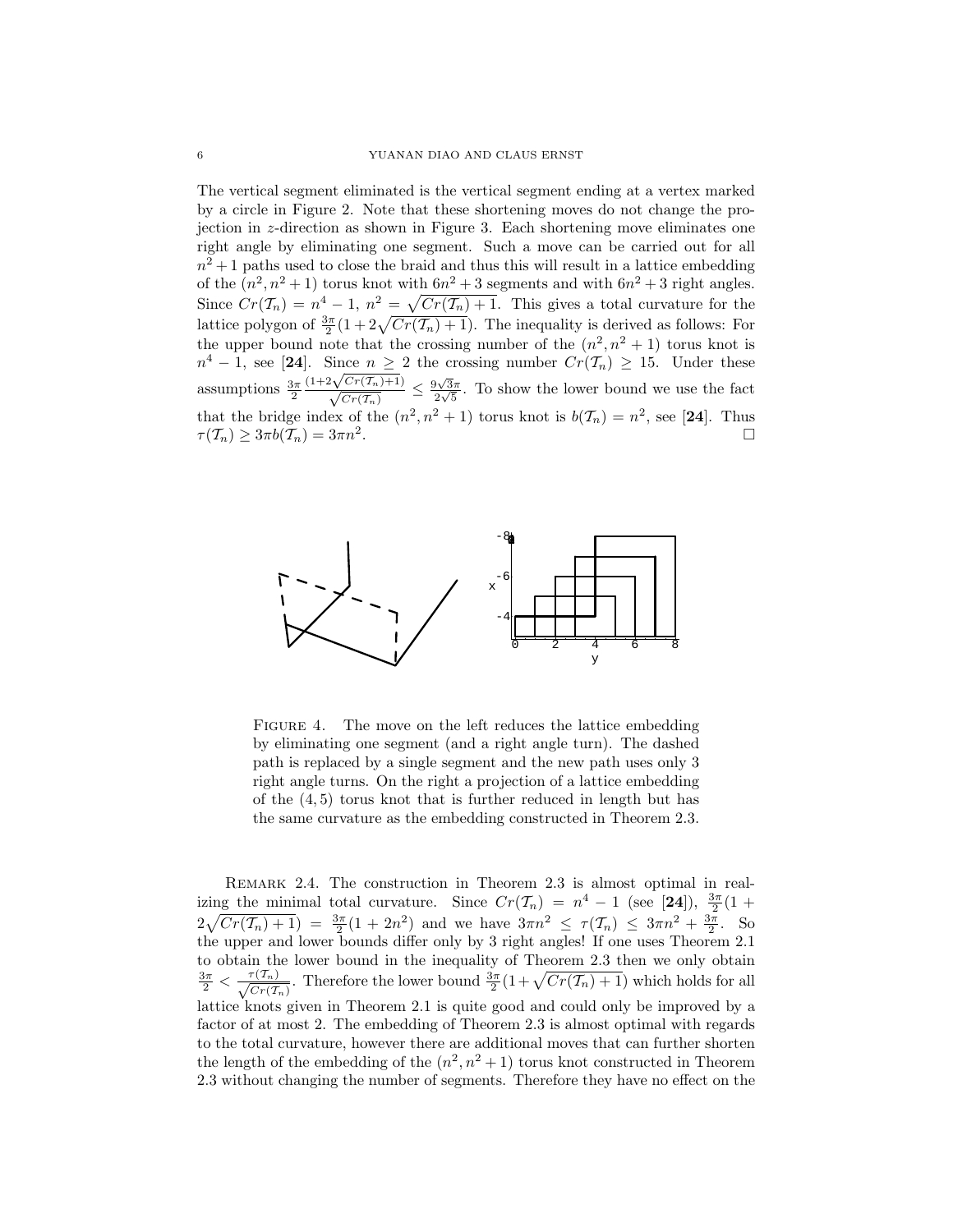curvature. For example, one such move replaces the three segments

$$
(-n^2 - k, k, n^2 - k) \longrightarrow (-k, k, n^2 - k)
$$
  

$$
\longrightarrow (-k, -n^2 - 1 - k, n^2 - k) \longrightarrow (n^2 + 1 + k, n^2 + 1 + k, n^2 - k)
$$

by the three segments

$$
(-n^2 - k, k, n^2 - k) \longrightarrow (-n^2 + 1, k, n^2 - k)
$$
  

$$
\longrightarrow (-n^2 + 1, n^2 + 1 + k, n^2 - k) \longrightarrow (-n^2 - 1 - k, n^2 + 1 + k, n^2 - k)
$$

for  $k = 0, 1, 2, \ldots, n^2 - 1$ . A view of such an embedding of the  $(4, 5)$  torus knot is shown in Figure 4 on the right.

Observe that in the construction of the embedding given in the proof of Theorem 2.3, the emphasis is on minimizing the total curvature hence the total length of the construction is much larger than needed to just embed the knot in the cubic lattice. It is easy to see that the total length of the segments in the y-direction is  $2n^4 + 2n^2$ , which already exceeds  $Cr(\mathcal{T}_n) = n^4 - 1$ . This can be compared to the length of the cubic lattice embedding of  $\mathcal{T}_n$  constructed in [10], which is at most  $16n^3$ . However the total curvature of the embedding constructed in [10] is about  $5\pi n^2$ , which is much larger than the total curvature  $3\pi n^2$  of the embedding constructed in Theorem 2.3. This leads us to the following question: if we try to minimize the length of the embedding, what would be the effect on the total curvature? In other words, what can we say about  $\tau_{m_0}(\mathcal{K})$  if  $m_0$  is the minimum embedding length of  $K$ ? This is a difficult question in general since not much is known about minimum length embeddings of knots. In [8] it is shown that the minimum length of a lattice embedding of the trefoil knot is 24. One such lattice realization constructed there is shown at the left side of Figure 5. Notice that this



FIGURE 5. On the left is an embedding of a trefoil knot with 12 segments and length 24. In the middle is an embedding of the link  $4<sub>1</sub><sup>2</sup>$  with 14 segments and length 28. On the right is an embedding of the link  $4<sub>1</sub><sup>2</sup>$  with 13 segments and length 32.

lattice embedding has a total curvature  $6\pi$ , which is also the minimum total curvature of any lattice embedding of the trefoil. That is,  $\tau$ (trefoil) =  $\tau_{24}$ (trefoil) =  $6\pi$ . This provides an example in which a minimum length lattice embedding of a knot is also a minimum total curvature lattice embedding of the knot. On the other hand, it is shown in [19] that the minimum length of a lattice embedding of  $4<sup>2</sup><sub>1</sub>$  is 28. One such minimum length embedding is shown in the middle of Figure 5, which has a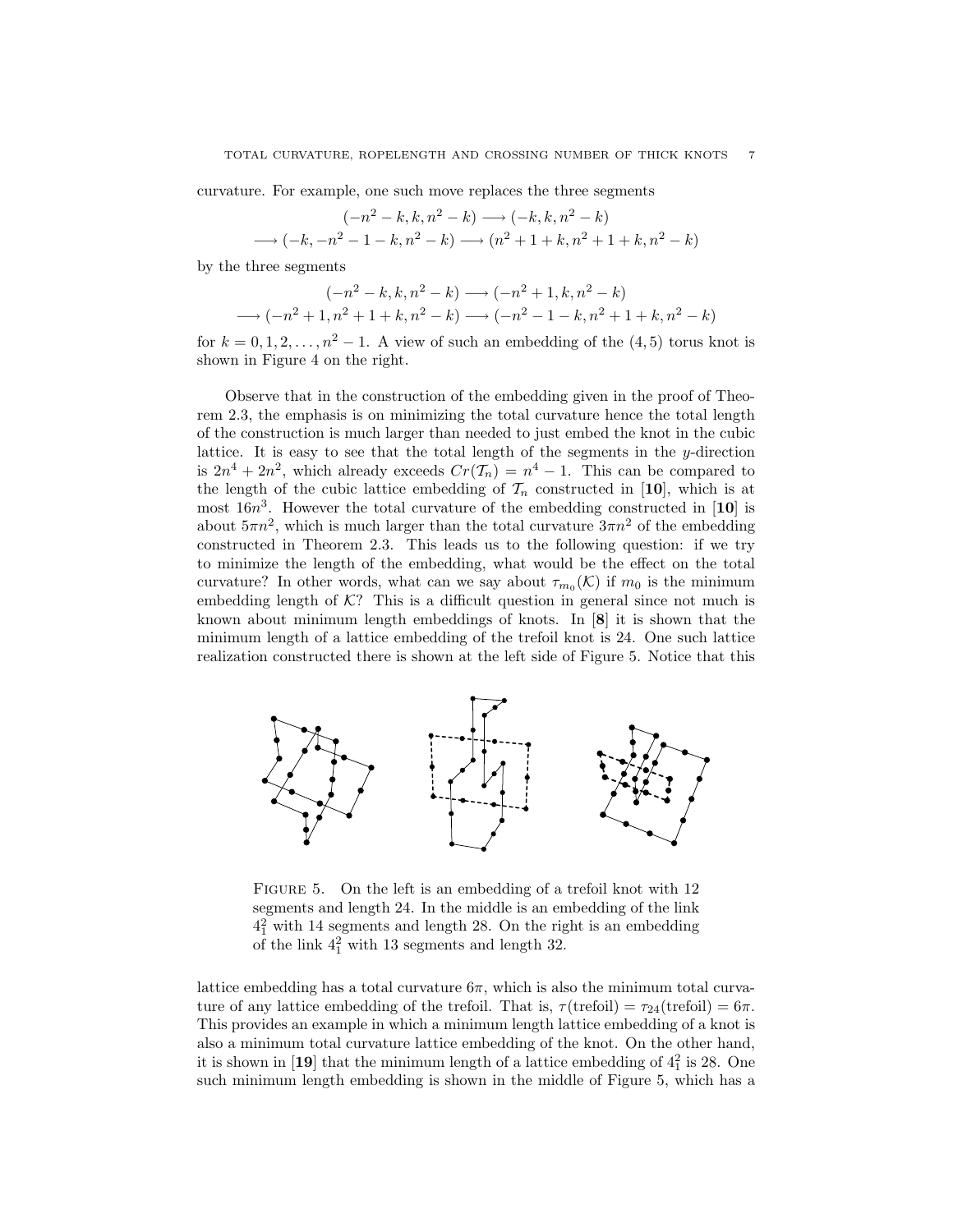total curvature  $7\pi$  since there are 14 straight segments there. In fact, one can check that all minimum length lattice embeddings of  $4<sup>2</sup><sub>1</sub>$  have total curvature  $\geq 7\pi$  [19]. It follows that  $\tau_{28}(4_1^2) = 7\pi$ . However on the right in Figure 5 is a lattice embedding of  $4_1^2$  with length 32 and 13 segments. Thus  $\tau(4_1^2) \leq \tau_{32}(4_1^2) \leq 6.5\pi$ . (In fact we can prove that  $\tau(4_1^2) = 6.5\pi$ .) So no minimum length lattice embeddings of  $4_1^2$  can achieve the (overall) minimum total curvature at the same time. This provides an example in which no minimum length lattice embeddings of the (two-component) knot can achieve the (overall) minimum total curvature of the lattice embeddings of the knot. We suspect that this is the case for most knots, though this is obviously very difficult to prove.

**2.2.** The case of upper bounds. As we have seen in the last subsection, the general lower bound for  $\tau_m(\mathcal{K})$  is of the order  $O(\sqrt{Cr(\mathcal{K})})$ , hence one cannot expect an upper bound for  $\tau_m(\mathcal{K})$  that only involves  $b(\mathcal{K})$ . There are knots with arbitrarily large crossing numbers but with fixed bridge index, whose lattice embeddings must have large total curvature. Thus we will aim to prove an upper bound on curvature in terms of the crossing number of the knot. One immediate observation is that  $\tau_m(\mathcal{K})$  is bounded above by  $n\pi/2$  for any n such that a lattice embedding of K with length n exists, since if the length of the embedding is  $n$ , then there are at most  $n$ right angle turns in the embedding. So an upper bound on the lattice embedding length of K would lead to an upper bound of  $\tau(K)$ . Since the best known upper bound for the lattice embedding length of K is of the order  $O((Cr(\mathcal{K}))^{3/2})$  [15], we can immediately conclude that  $\tau(\mathcal{K})$  is bounded above by  $O((Cr(\mathcal{K}))^{3/2})$ . However, we can actually do better than this as stated in the next theorem.

THEOREM 2.5. For any knot K,  $\tau(K)$  is bounded above by  $O(Cr(K))$ .

Proof. The proof of this theorem depends largely on the lattice realization of K constructed in [15], which is based on the idea of finding a Hamiltonian cycle in a knot diagram, see Figure 6. The construction shown can be carried out for



FIGURE 6. The top shows a projection of a 9 crossing knot which contains a Hamiltonian cycle (the thick curve). The bottom is an embedding of the diagram on the cubic lattice.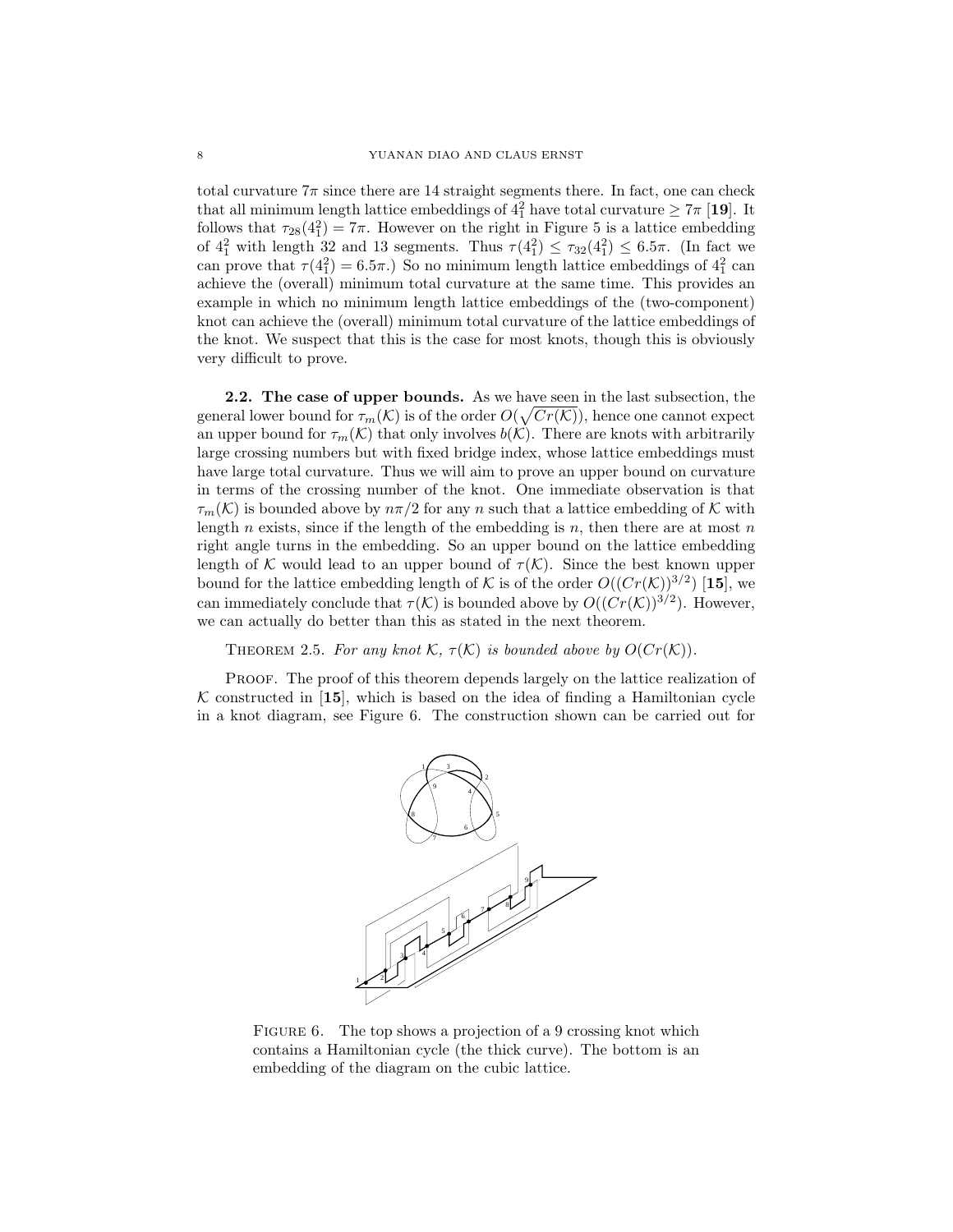any knot diagrams of any size as long as there is a Hamiltonian cycle in the knot diagram. We can estimate the number of straight segments using Figure 6 as a guide. Let us assume that  $n = Cr(\mathcal{K})$  and we are given a minimum knot diagram  $D$  of  $K$  that is Hamiltonian. The Hamiltonian cycle is then embedded into the cubic lattice as shown in Figure 6. Notice that this embedding will create at most  $3n + 4$ right angle turns (at most 3 right angle turns corresponding to each crossing points in  $D$ ). Each of the n arcs of D not on the Hamiltonian cycle is then embedded using 2, 3, or 4 additional right turns. These additional right turns can also be grouped into subsets of at most 3 per crossing point in the diagram  $D$ . Thus we have at most  $6n + 4$  right angle turns at points not corresponding to the crossing points in D. Figure 6 shows the knot diagram and the lattice embedding without the over/under information at the crossings of the diagram. As a final step we need to add the over- and under-passes at the crossings in order to recover the knot  $K$ . This can be done by moving the vertical segment at each crossing either one unit forward or backward as needed as shown in Figure 7. This will add an additional



FIGURE 7. Assigning the over- or under-pass at a crossing in a lattice embedding.

4 right angles at each crossing. Thus the total number of turns will be bounded above by  $10n + 4$ . Although not every knot diagram exhibits a Hamiltonian cycle, it is shown in [15] that there exists a Hamiltonian diagram for every knot or link K with at most  $4Cr(K)$  crossings. Thus we obtain an upper bound of at most  $40Cr(\mathcal{K})+4$  for the number of right turns needed to embed any knot  $\mathcal K$  on the cubic lattice. In other words we have  $\tau(\mathcal{K}) \leq 2\pi(10Cr(\mathcal{K})+1)$  in general.

Our next theorem shows that this bound is sharp up to the order of  $Cr(K)$ . This result is implied by a theorem in [14], which says that there exists a family of infinitely many prime knots  $\{\mathcal{K}_n\}$  such that  $\lim Cr(\mathcal{K}_n) \to \infty$  as  $n \to \infty$  and  $b(\mathcal{K}_n) \geq Cr(\mathcal{K}_n)/3$ . Thus  $\tau(\mathcal{K}_n) \geq \pi Cr(\mathcal{K}_n)$ .

THEOREM 2.6. Let  $\mathcal{K}_n$  denote the knot whose Conway symbol is  $(3, 3, \ldots, 3)$ n , 2)  $(n \geq 2)$  (the case  $n = 3$  is shown in Figure 8). Then  $\mathcal{K}_n$  can be realized by a lattice

$$
\pi < \frac{\tau(\mathcal{K}_n)}{Cr(\mathcal{K}_n)} \le 9\pi/4
$$

polygon whose total curvature is  $2\pi (Cr(\mathcal{K}_n) + 1)$ . Moreover

.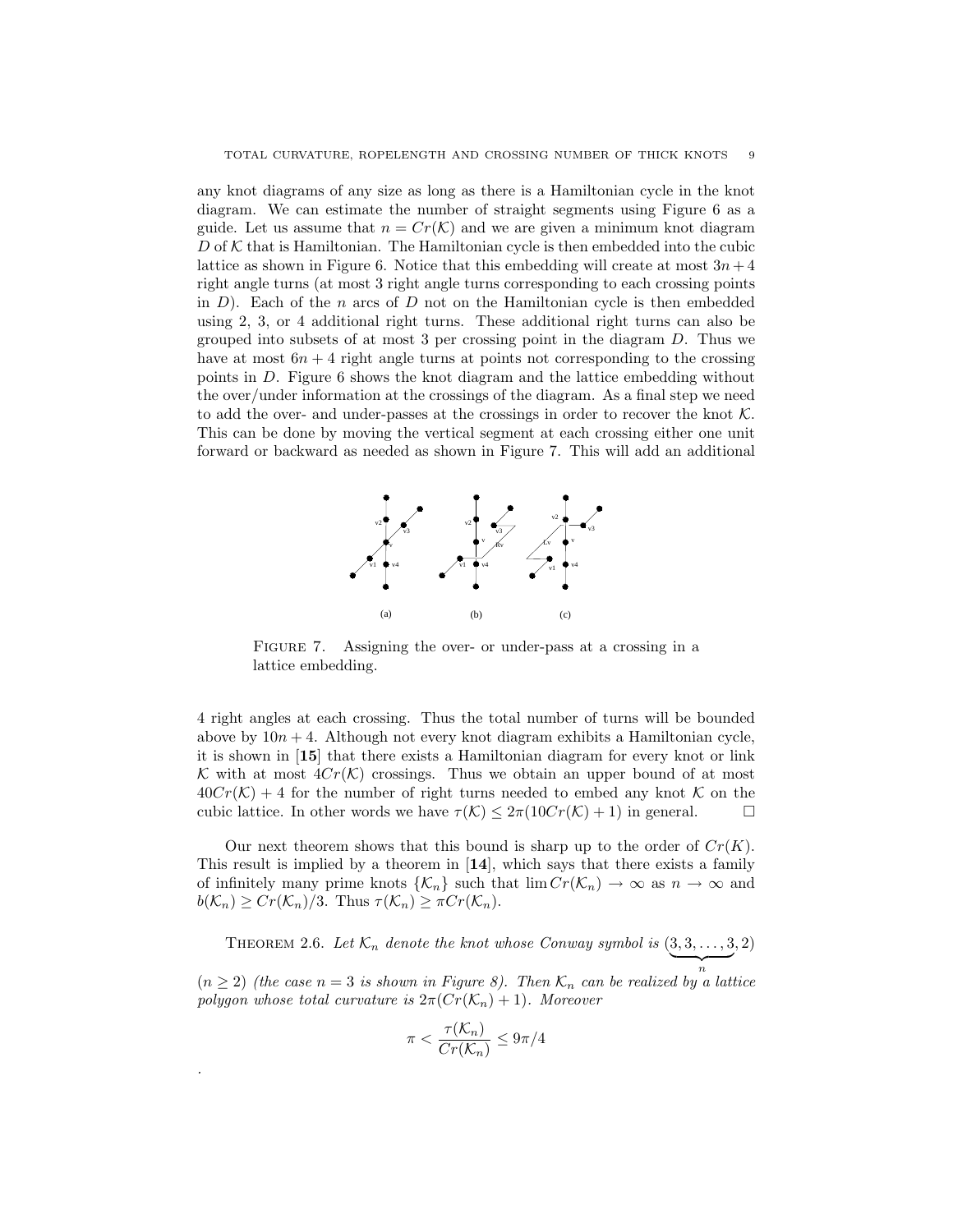

FIGURE 8. On the left is the Montesinos knot  $\mathcal{K}_3$ , on the right is the projection of a lattice embedding of it. The thick segments are in the plane  $z = 1$ , while the thin lines are in the plane  $z = 0$ .

**PROOF.** The knot  $K_3$  and a lattice embedding of it (projected onto the xyplane) are shown in Figure 8. It is an alternating knot and in Figure 8 the thick segments are in the plane  $z = 1$ , while the thin lines are in the plane  $z = 0$ . The embedding scheme of Figure 8 can be extended to any member of the knot family  $\mathcal{K}_n$ . It is easy to see that this embedding has a total number of  $12(n + 1)$ straight segments. Therefore its total curvature is  $6\pi(n+1)$ . On the other hand  $Cr(\mathcal{K}_n) = 3n+2$  (since it is an alternating knot) and thus the total curvature of this embedding can be written as  $2\pi(Cr(\mathcal{K}_n) + 1)$ . In [14] it is shown that the bridge index of  $\mathcal{K}_n$  is  $n+1$  and thus the total curvature of any embedding of  $\mathcal{K}_n$  must be at least  $3\pi(n+1) = \pi(Cr(\mathcal{K}_n) + 1)$ . It follows that  $\pi(Cr(\mathcal{K}_n) + 1) \leq \tau(\mathcal{K}_n) \leq$  $2\pi(Cr(\mathcal{K}_n)+1)$ . The inequalities of the theorem now follows since  $Cr(\mathcal{K}_n)\geq 8$  for any  $n \geq 2$ .

REMARK 2.7. The knot  $\mathcal{K}_n$  in the above theorem is a particular case of Montesinos knots. A Montesinos knot is a knot (or link) obtained by concatenating  $n$ rational tangles, as shown in Figure 9 for the case of  $n = 3$ . In general n can be any integer greater or equal to two. The label  $\frac{\beta_i}{\alpha_i}$  ( $1 \leq i \leq n$ ) stands for the rational tangle classified by that same fraction  $\frac{\beta_i}{\alpha_i}$ . A treatment of Montesinos knots can be found in [1]. Assuming that  $n \geq 3$  and that for all i,  $\alpha_i \geq 2$ , it is shown in [2] that the bridge index of any such Montesinos knot K is exactly n. While the knot  $\mathcal{K}_n$ is alternating, Montesinos knots are not always alternating in general. If tangles of different signs are substituted into the diagram in Figure 9, then the diagram can be either non-alternating or non-minimum.

#### 3. Minimum Total Curvature as a Power of the Crossing Number

Using the above examples of torus knots and Montesinos knots we can construct knot families whose lattice embedding minimum total curvatures behave as  $O((Cr(K))^p)$  for any given p between 1/2 and 1. This is summarized in the following theorem:

THEOREM 3.1. For any real number p such that  $1/2 \le p \le 1$ , there exists a family of infinitely many knots  $\{K_m\}$  with the property that  $Cr(K_m) \rightarrow \infty$  (as  $m \to \infty$ ) such that the total curvature of any realization of  $K_m$  on the cubic lattice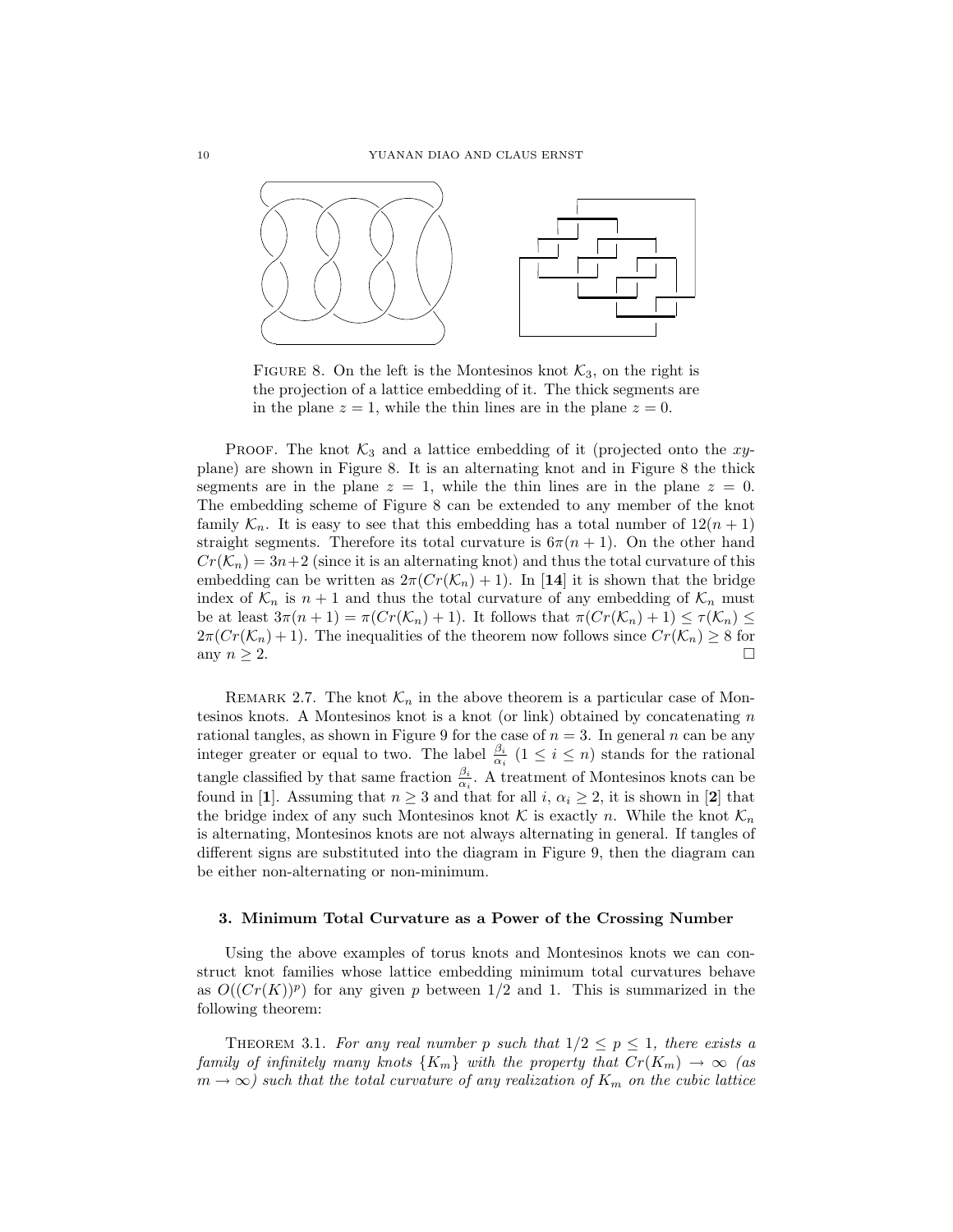

FIGURE 9. The diagram of a Montesinos knot with  $n = 3$ .

will grow at least linearly with respect to  $(Cr(K_m))^p$ . Moreover there exists a lattice embedding  $P_m$  of  $K_m$  such that the total curvature of  $P_m$  grows linearly with respect to  $(Cr(K_m))^p$ .

**PROOF.** The construction of the knot  $K_m$  uses a connected sum of a Montesinos knot used in Theorem 2.6 and of a  $(m^2, m^2 + 1)$  torus knot used in Theorem 2.3. Let  $K_1$  be the  $(m^2, m^2 + 1)$  torus knot  $\mathcal{T}_m$ , then  $Cr(K_1) = c_1 = m^4 - 1$ , see [24]. Let p be a given number such that  $1/2 \le p \le 1$  and let  $K_2$  be the Montesinos knot  $\mathcal{K}_n = (3, 3, ..., 3, 2)$ , where *n* is so chosen that  $c_1^p - 3 \leq 3n + 2 \leq c_1^p$ . Let  $K_m =$ n

 $K_1 \# K_2$ . Recall from Theorem 2.6 that  $Cr(K_2) = c_2 = 3n + 2$ . By a result from [9],  $Cr(K_m) = c_1 + c_2$ . It follows that  $c_1 < Cr(K_m) = c_1 + 3n + 2 \le c_1 + c_1^p \le 2c_1$ since  $p \leq 1$ . On the other hand, the bridge index of  $K_1$  is  $m^2$  since the bridge index of a torus knot  $T(a, b)$  is  $min(a, b)$  and the bridge index of  $K_2$  is  $n+1$  ([14]). Thus  $b(K_m) = b(K_1) + b(K_2) - 1 = m^2 + n$  since the bridge index is minus one additive. This shows that the total curvature of any lattice embedding of  $K_m$  is at additive. This shows that the total curvature of any lattice embedding of  $K_m$  is<br>least  $3\pi b(K_m) = 3\pi (m^2 + n) \geq 3\pi (\sqrt{c_1 + 1} + 1/3(c_1^p - 5)) > \pi c_1^p \geq \frac{\pi}{2^p}Cr(K_m)^p$ .

We will now prove the second half of the theorem. From the lattice representation of  $K_2$  as shown in Figure 8 we can estimate that  $\tau(K_2) \leq 2\pi (Cr(K_2)+1) \leq$  $6\pi(n+1)$ . On the other hand, we know from Theorem 2.3 that there exists a lattice embedding of  $K_1$  (the  $(m^2, m^2 + 1)$  torus knot) with a total curvature at most  $\frac{3\pi}{2}(1+2\sqrt{Cr(K_1)+1})$ . So finally we have  $\tau(K_m) \leq \tau(K_1) + \tau(K_2) + 2\pi \leq$ the set  $\frac{3\pi}{2}(1+2\sqrt{Cr(K_1)+1})$ . So finally we have  $r(\Lambda_m) \le r(\Lambda_1) + r(\Lambda_2) + 2\pi \le \frac{3\pi}{2}(1+2\sqrt{Cr(K_1)+1}) + 6\pi(n+1) + 2\pi = O((Cr(K_m))^p)$ .

REMARK 3.2. The above results can also be applied to a variety of other knots and links. For example,  $K_1$  can be replaced by other torus knots and links whose minimum lattice embedding total curvature follows the 1/2-power power as in Theorem 2.3 and the knot  $K_2$  can be replaced by any other *deficiency zero* (see [9]) knots whose bridge indices grow linearly with respect to its crossing numbers (see the remark at the end of the last section).

## 4. Minimal Total Curvature and Minimum Lattice Embedding Length

We have observed that some total curvature minimizers of a particular knot type on the lattice are quite different from the length minimizers of the same knot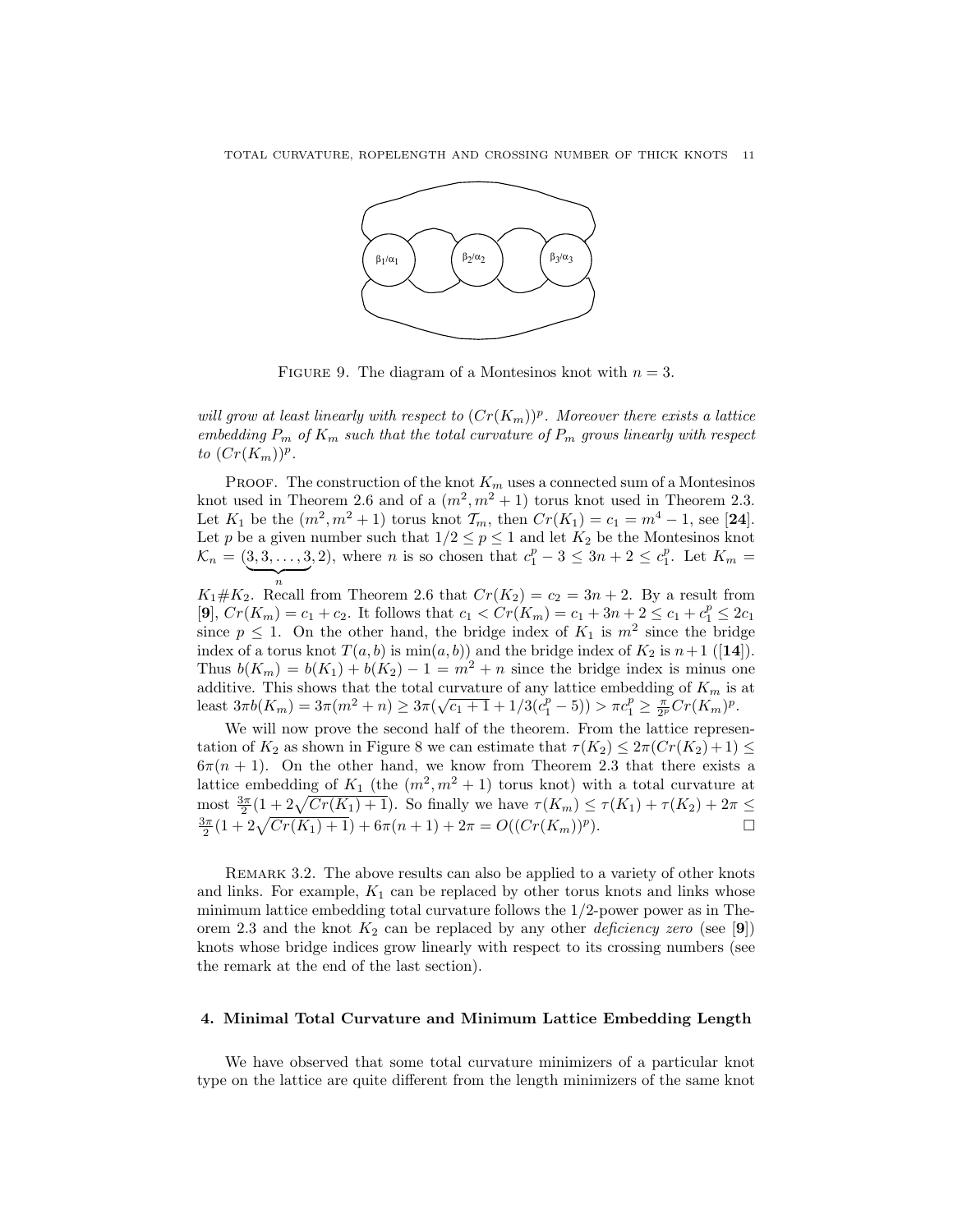on the lattice. Let  $L(\mathcal{K})$  be the shortest length for which a lattice embedding of  $\mathcal{K}$ with length  $L(\mathcal{K})$  exists. In this section we will explore the relationship between  $L(\mathcal{K})$  and  $\tau(\mathcal{K})$ . (Note that  $L(\mathcal{K})$  and  $\tau(\mathcal{K})$  will most likely arise from different lattice embeddings of K.) More specifically, we will study the ratio  $L(\mathcal{K})/\tau(\mathcal{K})$ . It is obvious that  $\tau(\mathcal{K}) \leq L(\mathcal{K}) \cdot \pi/2$  since the number of straight segments in any length minimizers of K on the lattice is at most  $L(K)$ . It follows that  $2/\pi \leq$  $L(\mathcal{K})/\tau(\mathcal{K})$ . On the other hand, we know that  $\tau(\mathcal{K}) > 3\pi \sqrt{Cr(\mathcal{K})/2}$  (from Theorem 2.1) and  $L(\mathcal{K}) \leq a(Cr(\mathcal{K}))^{3/2}$  for some positive constant a. Thus  $L(\mathcal{K})/\tau(\mathcal{K})$  $(a/3\pi)Cr(\mathcal{K})$ . This is summarized in the following theorem.

THEOREM 4.1. There exist constants  $c_3 \geq 2/\pi$  and  $c_4$  such that

$$
c_3 \leq L(\mathcal{K})/\tau(\mathcal{K}) \leq c_4 Cr(\mathcal{K})
$$

for any given knot type  $\mathcal K$ .

Let us now again consider the family of torus knots  $\mathcal{T}_n = T(n^2, n^2 + 1)$  and the families of Montesinos knots  $\mathcal{K}_n$  studied in the previous sections. From [10, 25] we know that  $2.13(n^4 - 1)^{3/4} \le L(T_n) \le 16n^3$  and by Theorem  $2.3, 3\pi n^2 \le \tau(T_n) \le$  $\frac{3\pi}{2}+3\pi n^2$ . From [11, 14] we know that  $6n+4 \leq L(\mathcal{K}_n) \leq 26n+14$  and by Theorem 2.3,  $3\pi(n+1) \leq \tau(\mathcal{K}_n) \leq 6\pi(n+1)$ . We have shown the following:

THEOREM 4.2. Let  $n \geq 2$  be an integer, then (i) for the  $(n^2, n^2 + 1)$  torus knot  $\mathcal{T}_n$ 

$$
\frac{2.13}{7\pi}n \le \frac{L(\mathcal{T}_n)}{\tau(\mathcal{T}_n)} \le \frac{16}{3\pi}n;
$$

(ii) for the Montesinos knot  $\mathcal{K}_n$ 

$$
\frac{2}{3\pi} \le \frac{L(\mathcal{K}_n)}{\tau(\mathcal{K}_n)} \le \frac{26}{3\pi}.
$$

These two families of knots show two different behaviors of the quotient  $\frac{L(\mathcal{K}_n)}{\tau(\mathcal{K}_n)}$ : one behaves as a power  $O(Cr(\mathcal{K}_n)^{1/4})$  and one as a constant. By taking suitable connected sums of knots we can construct knot families for which this quotient takes on any power of  $Cr(\mathcal{K})^p$  for  $0 \leq p \leq 1/4$ .

THEOREM 4.3. For any real number p such that  $0 \le p \le 1/4$ , there exists a family of infinitely many knots  $\{K_m\}$  with the property that  $Cr(K_m) \rightarrow \infty$  (as  $m \to \infty$ ) such that the quotient  $\frac{L(\mathcal{K}_n)}{\tau(\mathcal{K}_n)}$  behaves as  $O(Cr(\mathcal{K}_n)^p)$ .

PROOF. Since the argument is similar to previous arguments we will only give a brief outline of the proof. Again the construction of the knot  $K_m$  uses a connected sum of a Montesinos knot used in Theorem 2.6 and of a  $(m^2, m^2 + 1)$  torus knot used in Theorem 2.3. Let  $K_1$  be the  $(m^2, m^2 + 1)$  torus knot  $\mathcal{T}_m$ , then  $Cr(K_1)$  =  $c_1 = m^4 - 1$ , see [24]. Let p be a given number such that  $0 \le p \le 1/4$  and let  $K_2$  be the Montesinos knot  $\mathcal{K}_n = (\underbrace{3,3,\ldots,3}]$  $, 2)$ , where *n* is so chosen that

 $c_1^{3-p} - 3 \leq 3n + 2 \leq c_1^{3-p}$ . Let  $K_m = K_1 \# K_2$ . The curvature of  $K_m$  will be an  $O(m^2 + n) = O(m^{3-p})$ . The length of  $K_m$  will be an  $O(m^3 + n) = O(m^3)$  and therefore the quotient of length over curvature will behave as an  $O(m^p)$ .  $\Box$ 

n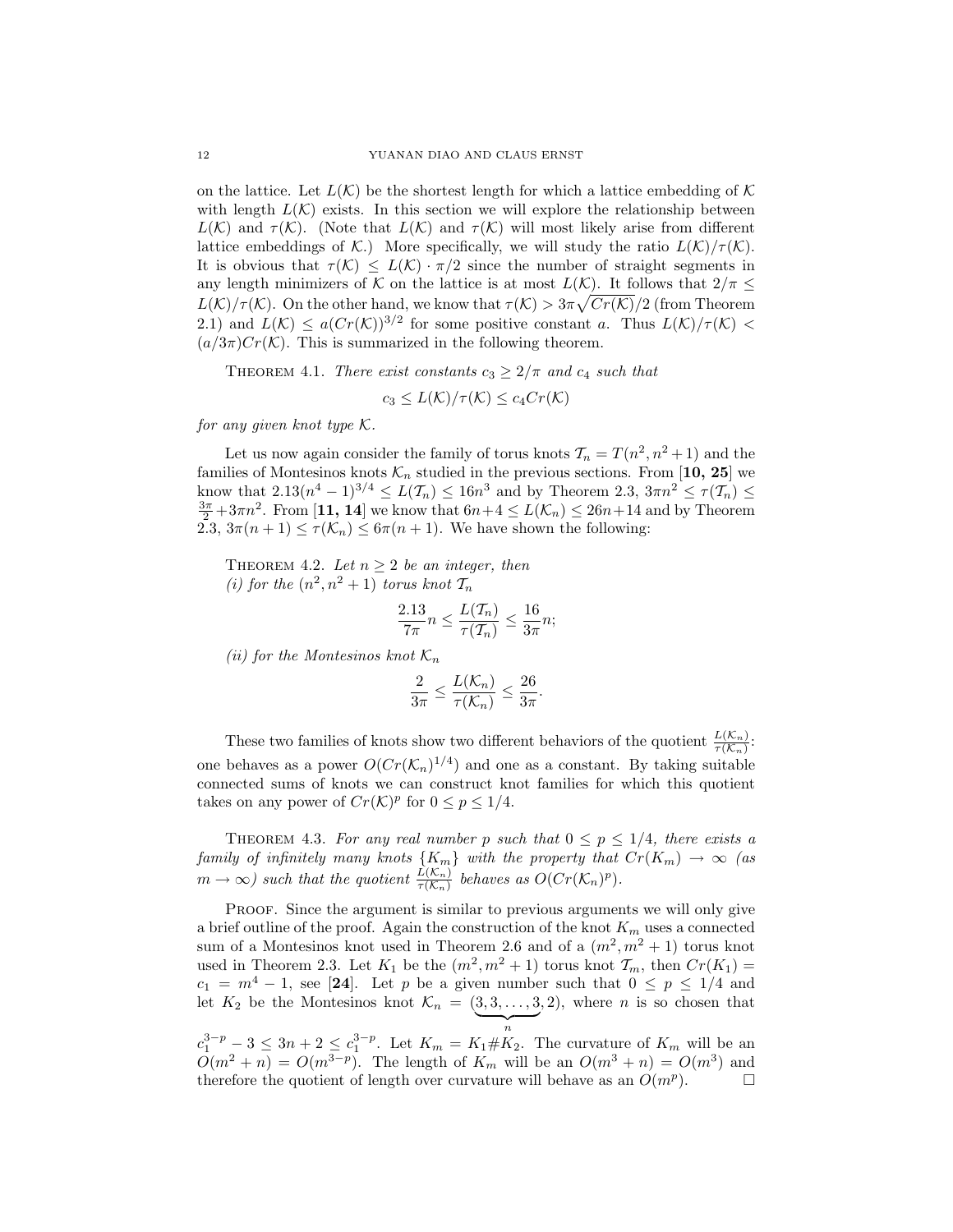Whether there exist a family of knots for which the quotient of minimum length over minimum total curvature will behave as an  $O(m^p)$  for some  $p > 1/4$  remains an open question. A positive answer to this question will require the knowledge of additional knot families whose minimum lattice embedding length can be estimated in terms of a power of  $Cr(\mathcal{K})$  as well as some estimate for the minimum total curvature of the lattice embeddings. For example there might be knot families whose ropelength is longer than the family of Montesinos knots but whose bridge index is much smaller so the minimum total curvature of its lattice embeddings may not be as large. On the other hand, a negative answer to this question will require the proof that a general upper bound on the ropelength of a knot  $K$  is at most  $c \cdot (Cr(\mathcal{K}))^{5/4}$  first. While there are some optimistic signs that this may be true (for example, this has been proven to be true for all alternating braid knots in [12], it remains an open question at this stage.

## 5. Minimum Total Curvature of Smooth Thick Knots

In this section, we explore the minimum total curvature of smooth thick knots. It turns out that the minimum total curvature of smooth thick knots behaves quite differently from that of the lattice knots.

There are different ways to define the thickness of a knot  $([6], [13], [22])$ . In this paper, we will be using the so called disk thickness defined in [22] as follows: Let K be a  $C^2$  knot. A number  $r > 0$  is said to be "nice" if for any x, y on K, we have  $D(x, r) \cap D(y, r) = \emptyset$ , where  $D(x, r)$  and  $D(y, r)$  are the discs of radius r centered at  $x$  and  $y$  which are normal to  $K$ . The *disk thickness* of  $K$  is defined to be the supremum over all the nice r's. It is shown in  $[6]$  that the disk thickness definition can be extended to all  $C^{1,1}$  curves. For any knot with a given thickness, we can always re-scale the length of the knot so that the thickness becomes 1. For the sake of convenience, we will always deal with thick knots with unit thickness in this paper.

Let K be a knot type and let K be a unit thickness knot of type K and let  $L(K)$  be the length of K. The total curvature of K is denoted by  $t(K)$ . For a fixed positive number m that is large enough so that  $\mathcal K$  may be realized by a unit thickness knot  $K$  of length  $m$ , let

$$
\tau_m'(\mathcal{K}) = \inf\{t(K): \ L(K) \leq m\}.
$$

In particular, we let

$$
\tau'(\mathcal{K}) = \inf\{t(K): \ L(K) < \infty\}.
$$

As before, whenever the term  $\tau'_m(\mathcal{K})$  is used, it is assumed that m is large enough so that a thick realization K of K (that is, a unit thickness knot with knot type  $K$ ) with length at most m exists. Again, it is immediate from the definitions above that  $\tau'(\mathcal{K}) \leq \tau'_m(\mathcal{K}) \leq \tau'_n(\mathcal{K})$  for any  $n < m$ .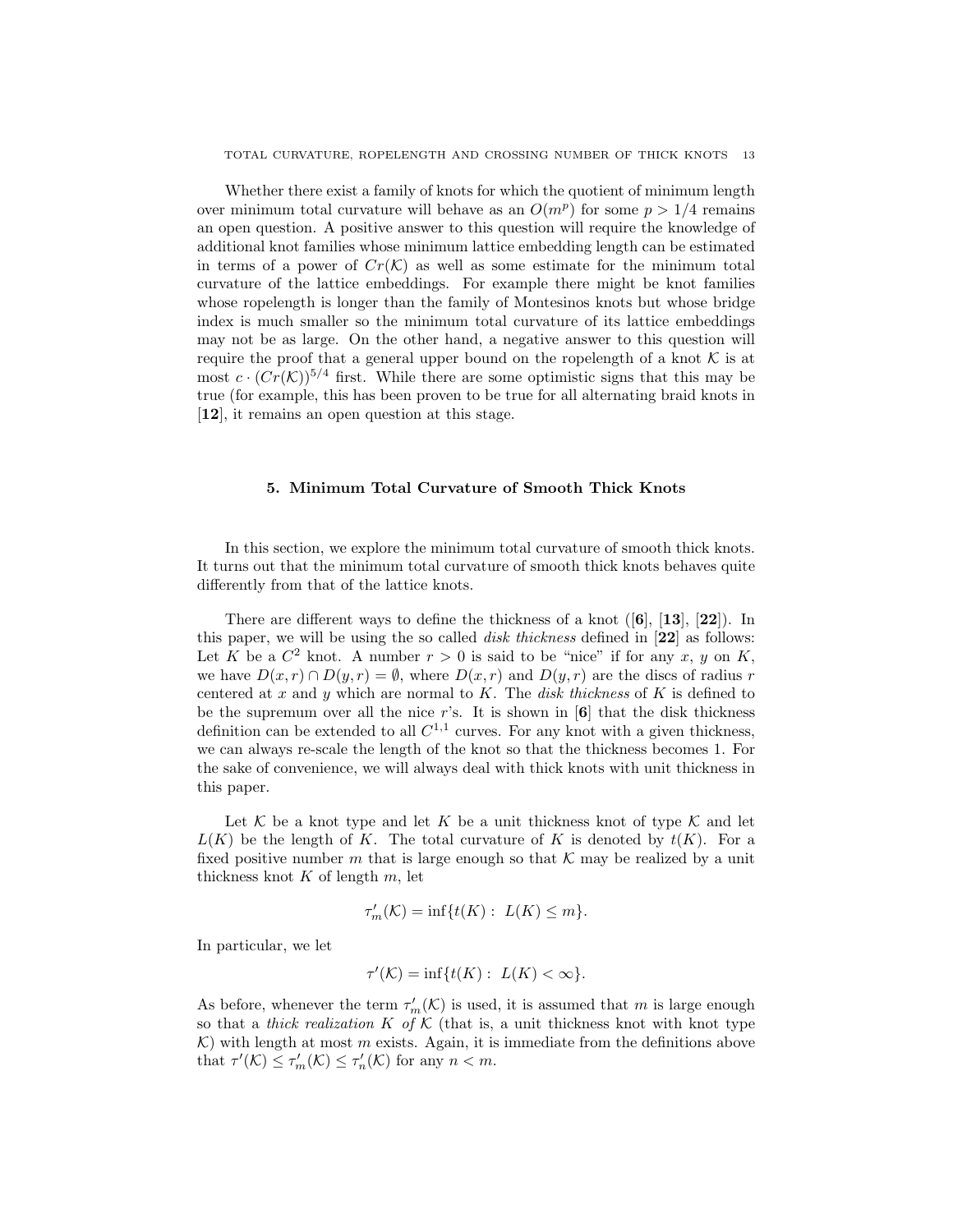**5.1.** The case of  $\tau'$ . It turns out this is the most unsurprising case since the following result is implied by the following well known result [23, 27].

THEOREM 5.1. For any knot type K, we have  $\tau'(\mathcal{K}) = 2\pi b(\mathcal{K})$ , where  $b(\mathcal{K})$  is the bridge index of K. Furthermore, if K is a ropelength minimizer of K, then the total curvature of K is greater than  $2\pi b(\mathcal{K})$ . In other word, the ropelength minimizer of a smooth knot is never a total curvature minimizer at the same time.

PROOF. It is well known that the total curvature of any smooth knot K of knot type K is bounded below by  $2\pi b(\mathcal{K})$  [23, 27] and this lower bound cannot be attained at any given tame knot. Since a ropelength minimizer is certainly a tame knot, the second half of the theorem follows. On the other hand, for any  $\epsilon > 0$ , there exists a smooth closed curve C with knot type  $K$  such that the total curvature of C is at most  $2\pi b(\mathcal{K}) + \epsilon$  (such a closed curve C is very close to a planar curve). Since scaling does not change the total curvature of a curve, we can re-scale C so that it becomes a unit thickness knot  $K$ . This proves the first part of the theorem. Notice that in order to achieve a total curvature very close to  $2\pi b(\mathcal{K})$ , the curve C needs to be very flat which means that the unit thickness curve obtained from C after re-scaling will have a very large length.  $\Box$ 

**5.2.** The case of  $\tau'_m$ . On the other hand, the case of  $\tau'_m$  is much more complicated and harder to deal with. While  $\tau'_m(\mathcal{K})$  is always larger than  $2\pi b(\mathcal{K})$  as stated in Theorem 5.1, it is not known whether we can bound  $\tau_m'(\mathcal{K})$  below by a function of  $Cr(\mathcal{K})$  that is independent of  $b(\mathcal{K})$  even when m is close to the minimum ropelength of  $K$ . Since the (local) curvature of a unit thickness knot is bounded above by 1 ([22]), its total curvature is bounded above by its length. It follows that  $\tau'_m(\mathcal{K})$  is bounded above by m. Therefore, in the case that m is small, this would give us a meaningful bound. On the other hand, if m is very large, then  $\tau_m'(\mathcal{K})$  is very close to  $2\pi b(\mathcal{K})$  as shown in the above theorem. The problem is when m is large, but not large enough for the construction depicted in the proof of the above theorem to work. The following theorem summarizes what we know about this case at this stage.

THEOREM 5.2. (1) There exist constants  $b_1 > 0$  and  $b_2 > 0$  such that if  $m \geq 0$  $b_1 \cdot (Cr(\mathcal{K}))^{3/2}$ , then  $\tau_m'(\mathcal{K}) \leq b_2 \cdot Cr(\mathcal{K})$ ;

(2) There exist constants  $0 < b_3 < b_4$  such that for any given knot type K and any m such that  $\tau'_m(\mathcal{K})$  is defined, we can find a p such that  $0 \leq p \leq 3/2$  and  $b_3 \cdot (Cr(\mathcal{K}))^p \leq \tau_m'(\mathcal{K}) \leq b_4 \cdot (Cr(\mathcal{K}))^p.$ 

**PROOF.** The proof of (1) relies on the lattice embedding of  $K$  on the cubic lattice as described in [15] and Theorem 2.5. It is proven in [15] that there exists a constant  $b'_1 > 0$  such that any knot type K can be embedded in the cubic lattice with a length at most  $b'_1(Cr(\mathcal{K}))^{3/2}$ . Furthermore, the total curvature of such an embedding is of the order  $O(Cr(\mathcal{K}))$ . The construction in Theorem 2.5 uses a simplified version of the embedding given in [15], which would not achieve a ropelength bound of  $O(Cr(K)^{3/2})$ . Although the Hamiltonian cycle is embedded in a more complicated way in the construction used in [15], it still has an embedding length of  $O(Cr(K))$ . Therefore its curvature is still at most  $O(Cr(K))$ . Now as in the proof of Theorem 2.5, we can show that the embedding of any of the  $n$ remaining edges has curvature bounded by a constant, giving a total curvature of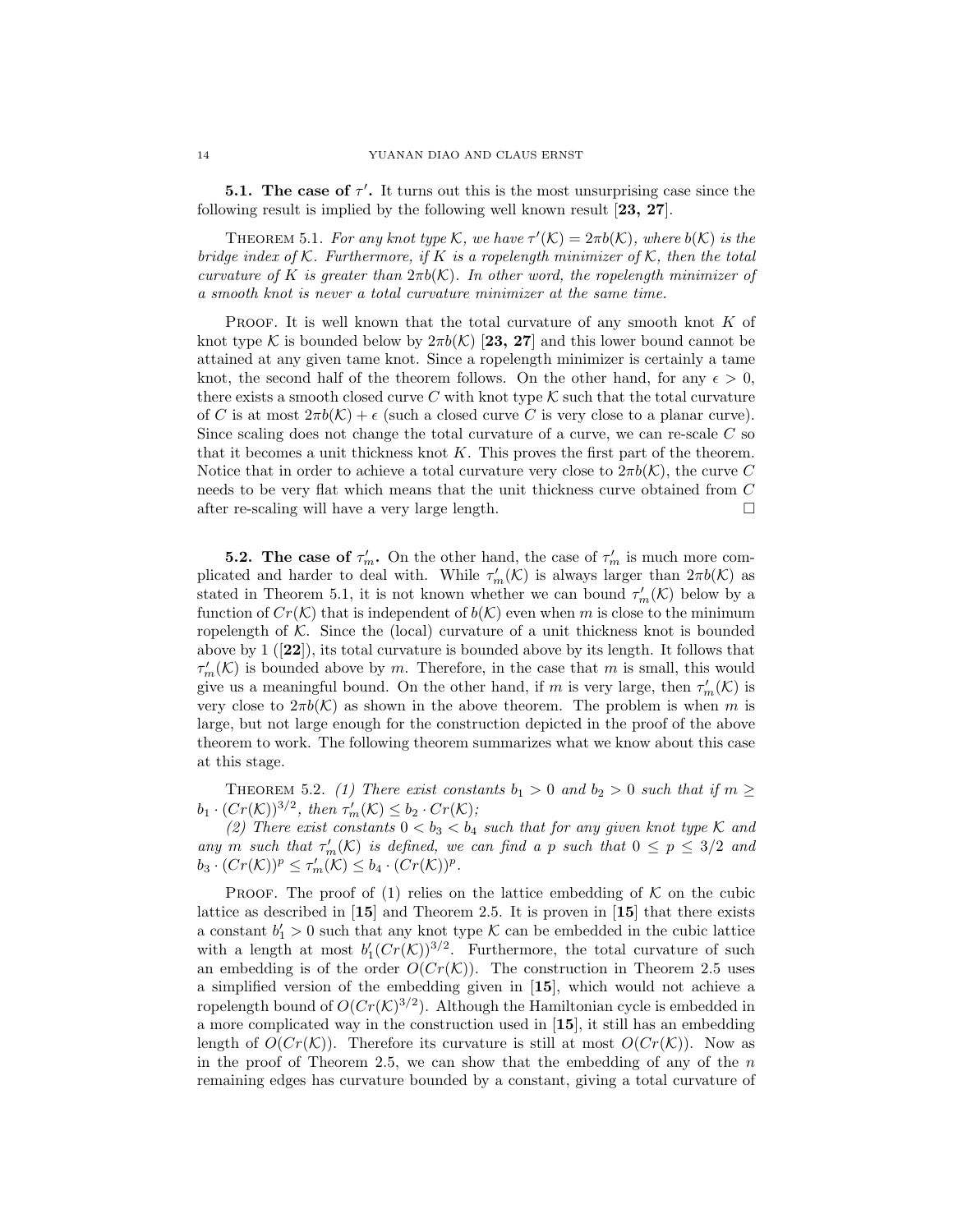$O(Cr(\mathcal{K}))$  for all of these n edges. It follows that K can be realized by a smooth knot of unit thickness with length at most  $b_1 \cdot (Cr(\mathcal{K}))^{3/2}$  whose total curvature is bounded above by  $b_2 \cdot Cr(\mathcal{K})$  for some constant  $b_2 > 0$ . For details of the embedding construction we refer to [15]. This proves (1).

Since  $\tau'_m(\mathcal{K}) \leq b_2 \cdot Cr(\mathcal{K})$  when  $m \geq b_1 \cdot Cr(\mathcal{K})^{3/2}$  and  $\tau'_m(\mathcal{K}) \leq m$  in general, we have  $\tau'_m(\mathcal{K}) \le \min\{b_1 \cdot Cr(\mathcal{K})^{3/2}, b_2 \cdot Cr(\mathcal{K})\} \le b_4 \cdot Cr(\mathcal{K})^{3/2}$  in general for some constant  $b_4 > 0$ . If  $\tau'_m(\mathcal{K}) > b_4$ , we have  $\tau'_m(\mathcal{K}) = b_4 \cdot Cr(\mathcal{K})^p$  where  $0 < p =$  $\frac{\ln(\tau_m'(K)/b_4)}{\ln Cr(K)} \leq 3/2$  and we have obtained (2). If  $\tau_m'(K) \leq b_4$ , then we can simply choose  $p = 0$  and  $b_3 = 4\pi$  since  $\tau'_m(\mathcal{K}) \ge 4\pi$ .

An interesting and hard question is, if K is the ropelength minimizer of  $K$  or if the length of K is very close to the ropelength of  $K$ , how would the total curvature of K behave? This question is hard because very little is known about the geometric properties of ropelength minimizers. Based on our results in the lattice case, we suspect that the following conjecture may be true.

CONJECTURE 5.3. There exists a positive constant b such that if  $m$  is close enough to the minimal ropelength of K, then  $\tau'_m(\mathcal{K}) \geq b \cdot (Cr(\mathcal{K}))^{1/2}$ .

Remark 5.4. A weaker form of the above conjecture would be replacing the power  $1/2$  by just a positive power p in the above statement. Let K be a thick realization of K,  $L(K)$  be the length of K and  $t(K)$  be the total curvature of K, it is shown in [5] that  $4t(K)L(K) \geq Cr(K)$ . Thus, for any knot type K that admits a ropelength minimizer K such that  $m = L(K) = O(Cr(K)^q)$  with  $q < 1$ , we would have  $\tau'_m(\mathcal{K}) \geq O(Cr(\mathcal{K})^p)$  with  $p = 1 - q > 0$ . The knot family discussed in the proof of Theorem 3.1 falls in this category, though in this case the formula  $4t(K)L(K) \geq Cr(K)$  does not lead us to any new information since we already knew that  $\tau'(\mathcal{K})$  is of the order of  $Cr(\mathcal{K})^p$   $(1/2 \leq p \leq 1)$ .

We end our paper with the following theorem, which is analogous to Theorem 3.1.

THEOREM 5.5. For any real number p such that  $1/2 \le p \le 1$ , there exists a family of infinitely many knots  $\{K_n\}$  with the property that  $Cr(K_n) \rightarrow \infty$  (as  $n \to \infty$ ) such that the total curvature of any smooth realization of  $K_n$  with unit thickness will grow at least linearly with respect to  $Cr(K_n)^p$ . Moreover there exists a smooth realization  $T_n$  of  $K_n$  such that the total curvature of  $T_n$  grows linearly with respect to  $Cr(K_n)^p$ .

The construction and arguments in the proof of this Theorem are very similar to that used in the proof of Theorem 3.1. We leave it to our reader.

## References

<sup>[1]</sup> G. Burde and H. Zieschang, *Knots*, de Gruyter, Berlin, 1986.

<sup>[2]</sup> M. Boileau and H. Zieschang, Nombre de ponts et générateurs méridiens des entrelacs de Montesinos, Comment. Math. Helvetici, 60 (1985), 270–279.

<sup>[3]</sup> G. Buck, Four-thirds Power Law for Knots and Links, Nature, 392 (1998), 238-239.

<sup>[4]</sup> G. Buck and J. Simon, Thickness and Crossing Number of Knots, Topology Appl. 91(3) (1999), 245–257.

<sup>[5]</sup> G. Buck and J. Simon, Total Curvature and Packing of Knots, preprint.

<sup>[6]</sup> J. Cantarella, R. B. Kusner and J. M. Sullivan, On the Minimum Ropelength of Knots and Links, Invent. Math. 150 (2002), 257–86.